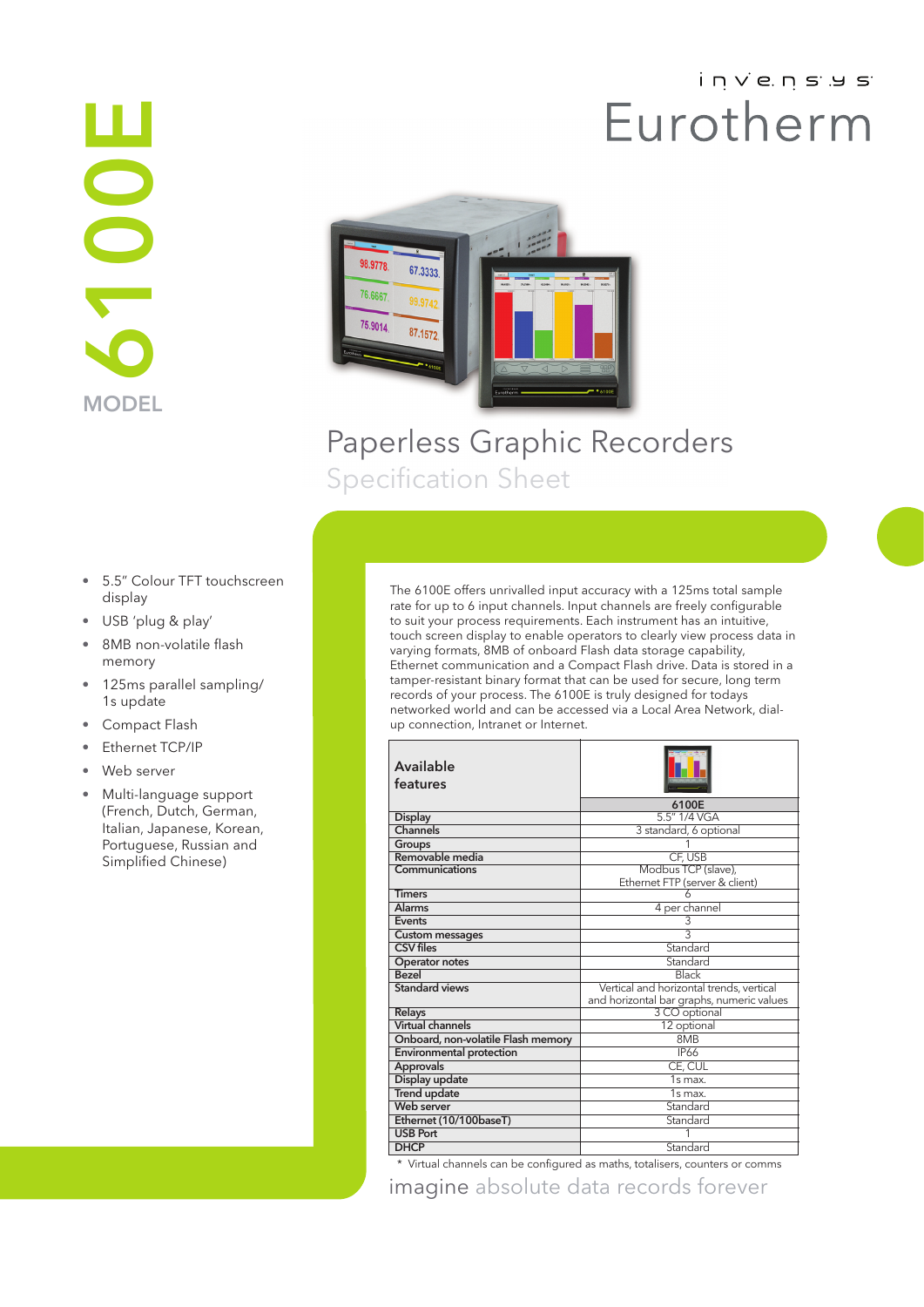#### Data logging and archiving

The 6100E Series recorder has internal Flash memory for secure data storage. It is also able to accept various removable media types (Compact Flash or USB memory stick). Data stored within the internal memory can be archived to the removable media on demand or at preset intervals. The 6100E will give indication of how long its internal memory and that of the removable media installed will last according to the configuration of the recorder.

Ethernet capability is standard on all 6000 Series. The 6100E can be configured to archive to the removable media and/or over Ethernet. Archiving files over Ethernet effectively gives a secure, infinite archiving capacity.

Approximate duration for continuous recording of one group of six channels, high compression:

|                                                                         | Sample rate |            |           |           |           |
|-------------------------------------------------------------------------|-------------|------------|-----------|-----------|-----------|
| Archive media                                                           | 1s          | 5s         | 10s       | 30s       | 60s       |
| 8Mb Internal<br>Flash (approx. 1<br>million samples)                    | 5.65 days   | 28.25 days | 56.5 days | 1.68 yrs  | 3.40 yrs  |
| 64Mb CF Card<br>or USB memory<br>stick (approx. 8<br>million samples)   | $45.3$ days | 226 days   | $1.2$ yrs | $3.7$ yrs | $7.4$ yrs |
| 256Mb CF Card<br>or USB memory<br>stick (approx, 32<br>million samples) | 181 days    | $2.4$ yrs  | 4.9 yrs   | 14.8 yrs  | 20 yrs    |
| 1Gb CF Card<br>or USB memory<br>stick (approx. 125<br>million samples)  | $1.9$ yrs   | 9.6 yrs    | 19 yrs    | 58 yrs    | 116 yrs   |
| Ethernet (FTP Server)                                                   |             | Infinite   |           |           |           |

#### Time synchronisation (SNTP)

The 6000 Series support Simple Network Time Protocol which, when enabled, updates the instrument time every 15 minutes from the configured SNTP server. The unit can also act as a Unicast SNTP server on the network, allowing client instruments to synchronise with the 6100E to a resolution of one millisecond.

#### Virtual channels

The 6100E virtual channel option provides 12 channels to which can be assigned any of the following math functions: add, subtract, multiply, divide, constant, group, max, channel min, channel max, channel average and rolling average.

Additionally, any virtual channel can be assigned as a totaliser or counter.

The 12 virtual channels can be made up from a mixed combination of math functions, totalisers and counters.

#### Language support

The 6100E supports, as standard, the following languages: English, Spanish, German, French, Italian, Portugese, Japanese and Dutch.

#### Specification

#### Recorder Environmental performance Temperature limits Operation: 0 to +50°C Storage: –20 to 60°C Humidity limits Operation: 5% to 80% RH Storage: 5% to 90% RH Protection Bezel and display: IP66<br>Sleeve: IP20 Sleeve: Shock: BS EN61010<br>Vibration (10 to 150Hz): BSEN60873 BSEN60873, Section 9,18 Altitude: <2000 metres Approvals

| Electromagnetic compatibility CE, cUL (EMC) |                   |
|---------------------------------------------|-------------------|
| UL file number:                             | e57766            |
| Emissions and immunity:                     | <b>BS EN61326</b> |

#### Electrical safety

| Electrical safety.<br>(BS EN61010):                                                                                                                                       | Installation cat. II; Pollution degree 2                                                                                                     |
|---------------------------------------------------------------------------------------------------------------------------------------------------------------------------|----------------------------------------------------------------------------------------------------------------------------------------------|
| <b>INSTALLATION CATEGORY II</b>                                                                                                                                           | The rate impulse voltage for equipment on nominal 230V mains is 2500V.                                                                       |
| POLLUTION DEGREE 2                                                                                                                                                        | Normally, only non-conductive pollution occurs. Occasionally, however, a<br>temporary conductivity caused by condensation shall be expected. |
|                                                                                                                                                                           |                                                                                                                                              |
| Physical.<br>Panel mounting:<br>Panel mounting angle:<br>Bezel size:<br>Panel cutout dimensions:<br>Depth behind bezel rear face:<br>Weight:<br><b>Operator interface</b> | DIN43700<br>±45°<br>144 x 144mm<br>138 x 138mm (both -0/+1mm)<br>246.5mm (284 LTC)<br>3kg max. (5kg if fitted in portable case)              |
| Type:                                                                                                                                                                     | Colour TFT LCD with cold cathode                                                                                                             |
| Size and resolution:                                                                                                                                                      | backlight, fitted with resistive, analogue,<br>Touch-Panel<br>1/4VGA (320 x 240 pixels) 5.5"                                                 |
| Power requirements                                                                                                                                                        |                                                                                                                                              |
| Standard:<br>Supply voltage                                                                                                                                               | 100 to 230V ac ±15%; 47 to 63Hz or<br>110 to 370V dc                                                                                         |
| Power (Max):                                                                                                                                                              | 60VA (Inrush current 36A)                                                                                                                    |
| Fuse type:<br>Interrupt protection                                                                                                                                        | None                                                                                                                                         |
| Standard:                                                                                                                                                                 | Holdup >200msec, at 240V ac, with full load                                                                                                  |
| Back-up battery .                                                                                                                                                         |                                                                                                                                              |
| Type:                                                                                                                                                                     | Poly-carbonmonofluoride/lithium                                                                                                              |
| Support time (RTC):                                                                                                                                                       | (BR2330) Part No. PA261095<br>1 year min. with recorder unpowered                                                                            |
| Replacement period:                                                                                                                                                       | 3 years                                                                                                                                      |
| Stored data:                                                                                                                                                              | Time; date; values for totalisers, counters<br>and timers; batch data; F value,                                                              |
|                                                                                                                                                                           | Rolling average, Stopwatch etc.                                                                                                              |
| <b>Ethernet communications</b>                                                                                                                                            |                                                                                                                                              |
| Type:                                                                                                                                                                     | 10/100baseT Ethernet (IEEE802.3)                                                                                                             |
| Protocols:                                                                                                                                                                | TCP/IP, FTP, DHCP, BOOTP, SNTP,<br>Modbus, ICMP                                                                                              |
| Cable<br>Type:                                                                                                                                                            | CAT5                                                                                                                                         |
| Maximum length:<br>Termination:                                                                                                                                           | 100 metres<br><b>RJ45</b>                                                                                                                    |
|                                                                                                                                                                           |                                                                                                                                              |
| <b>Input board</b>                                                                                                                                                        |                                                                                                                                              |
| General                                                                                                                                                                   |                                                                                                                                              |
| Input types:                                                                                                                                                              | dc Volts, dc millivolts, dc milliamps (with<br>shunt), Thermocouple, 2/3-wire RTD<br>Contact closure (not Channel 1) >60 ms                  |
| Input type mix:<br>الألكات المتواط والمستحدث المدا                                                                                                                        | Freely configurable.<br>المستور والمستور                                                                                                     |

| shunt), Thermocouple, 2/3-wire RTD    |
|---------------------------------------|
| Contact closure (not Channel 1) >60 m |
| Freely configurable.                  |
| 6 per board                           |
| >16 bits, 2nd order delta sigma       |
| See Table1 and Table 2                |
| Edge connector / terminal block       |
| Common mode: >140dB (channel to       |
| channel and channel to ground).       |
| Series mode: >60dB                    |
| 250 Volts continuous                  |
| 45mV at lowest range;                 |
| 23.74 Volts peak at highest range     |
|                                       |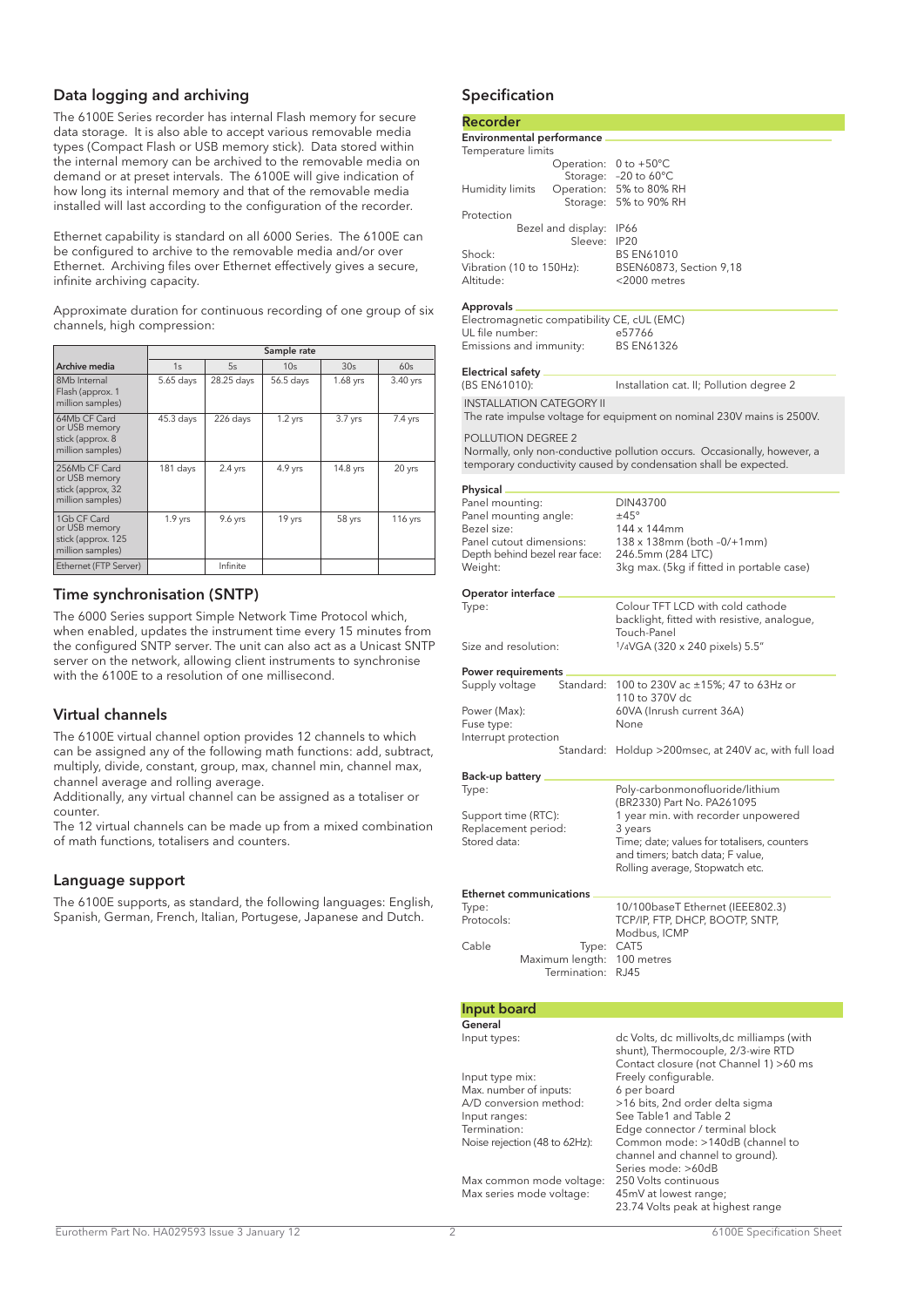#### Isolation

Channel to channel: 300V RMS or dc (double insulation) Channel to common<br>
electronics

(1 minute type tests)<br>2500V ac

20V range: 65.3kΩ

electronics: 300V RMS or dc (double insulation)<br>Channel to ground: 300V RMS or dc (basic insulation) Channel to ground: 300V RMS or dc (basic insulation)

Input impedance: 38mV, 150mV, 1 V ranges: >10MΩ;

 $50$  Volts peak (150V with attenuator)<br> $\pm$  57nA max.

Dielectric strength<br>(BS EN61010) Channel to channel: 2500V ac Channel to ground: 1500V ac Insulation resistance: >10MΩ at 500V dc<br>Input impedance: 38mV, 150mV, 1 V r

Over voltage protection:  $= 50$  Volts p<br>Open circuit detection:  $= 57$ nA m<br>Recognition time: 500msec Recognition time: 500ms<br>Minimum break resistance: 10M $\Omega$ Minimum break resistance:

#### Update/archive rates

Input/Relay-output sample rate: 8Hz Trend update:<br>Archive sample-value:

Archive sample-value: Latest value at archive time<br>Display value: Latest value at display upda Latest value at display update time (8Hz)

## DC Input ranges<br>Shunt:

Externally mounted resistor modules<br>0.1% of input Additional error due to shunt: Additional error due to<br>attenuator: 0.2% of input<br>See Table 1 Performance:

| Low<br>Range | High<br>Range | <b>Resolution</b>  | <b>Typical error</b><br><i>(instrument)</i><br>at $20^{\circ}$ C)<br>Range | <b>Maximum</b> error<br><i>(instrument)</i><br>at $20^{\circ}$ C)<br>Range | Worst case<br>temp<br>Performance<br>Input per °C |
|--------------|---------------|--------------------|----------------------------------------------------------------------------|----------------------------------------------------------------------------|---------------------------------------------------|
| $-38mV$      | 38mV          | 1.4 <sub>µ</sub> V | $0.013\%$ I/P + 0.031%                                                     | $0.030\%$ I/P + 0.052%                                                     | 25ppm                                             |
| $-150mV$     | 150mV         | 5.5 <sub>µ</sub> V | $0.013\%$ I/P + 0.028%                                                     | $0.029\%$ I/P + 0.039%                                                     | 25ppm                                             |
| $-1V$        | 1V            | 37 <sub>µ</sub> V  | $0.013\%$ I/P + 0.024%                                                     | $0.029\%$ I/P + 0.029%                                                     | 25ppm                                             |
| $-20V$       | 20V           | 720µV              | $0.075\%$ I/P + 0.027%                                                     | $0.393\%$ I/P + 0.033%                                                     | 388ppm                                            |

Table 1 Voltage ranges - accuracy and resolution

| Low<br>Range | High<br>Range | <b>Resolution</b> | <b>Typical error</b><br>(instrument<br>at $20^{\circ}$ C)<br>Range | <b>Maximum</b> error<br><i>(instrument)</i><br>at $20^{\circ}$ C)<br>Range | <b>Worst case</b><br>temp<br>Performance<br>Input per °C |
|--------------|---------------|-------------------|--------------------------------------------------------------------|----------------------------------------------------------------------------|----------------------------------------------------------|
| OQ.          | 1500          | 5mQ               | $0.027\%$ I/P $+0.034\%$                                           | $0.037\%$ I/P + 0.077%                                                     | 30ppm                                                    |
| $\Omega$     | $600\Omega$   | 22mQ              | 0.027% I/P +0.035%                                                 | $0.037\%$ I/P + 0.057%                                                     | 30ppm                                                    |
| 0Ω           | $5K\Omega$    | $148m\Omega$      | $0.030\%$ I/P + 0.034%                                             | $0.040\%$ I/P + 0.041%                                                     | 30ppm                                                    |

Table 2 Resistance ranges - accuracy and resolution

#### Thermocouple data

| Temperature scale:       | <b>ITS 90</b>                                           |
|--------------------------|---------------------------------------------------------|
| Bias current:            | 0.05nA                                                  |
| Cold junction types:     | Off, internal, external, remote                         |
| CJ error:                | 1°C max with inst. at 25°C                              |
| CJ rejection ratio:      | 50:1 minimum                                            |
| Upscale/downscale drive: | High, low or none selectable for                        |
|                          | each thermocouple channel                               |
|                          | Additional error: 0.01°C (typ.) if high or low selected |
| Types and ranges:        | See Table 3                                             |

| T/C Type            | Overall range<br>$(^{\circ}C)$ | Standard                  | Max linearisation<br>error                                                             |
|---------------------|--------------------------------|---------------------------|----------------------------------------------------------------------------------------|
| B                   | $0 to +1820$                   | <b>IEC 584.1</b>          | 0 to $400^{\circ}$ C = 1.7 $^{\circ}$ C<br>400 to $1820^{\circ}$ C = 0.03 $^{\circ}$ C |
| $\mathsf{C}$        | $0 to +2300$                   | <b>Hoskins</b>            | $0.12^{\circ}$ C                                                                       |
| D                   | $0 to +2495$                   | <b>Hoskins</b>            | $0.08^{\circ}$ C                                                                       |
| E                   | $-270$ to $+1000$              | <b>IEC 584.1</b>          | $0.03^{\circ}$ C                                                                       |
| G <sub>2</sub>      | $0 to +2315$                   | <b>Hoskins</b>            | $0.07^{\circ}$ C                                                                       |
| J                   | $-210$ to $+1200$              | <b>IEC 584.1</b>          | $0.02^{\circ}$ C                                                                       |
| Κ                   | $-270$ to $+1372$              | <b>IEC 584.1</b>          | $0.04$ °C                                                                              |
| L                   | $-200$ to $+900$               | DIN43710:1985 (To IPTS68) | $0.02^{\circ}$ C                                                                       |
| N                   | $-270$ to $+1300$              | <b>IEC 584.1</b>          | $0.04$ °C                                                                              |
| R                   | $-50$ to $+1768$               | <b>IEC 584.1</b>          | $0.04$ °C                                                                              |
| S                   | $-50$ to $+1768$               | <b>IEC 584.1</b>          | $0.04$ °C                                                                              |
| T                   | $-270$ to $+400$               | <b>IEC 584.1</b>          | $0.02^{\circ}$ C                                                                       |
| U                   | $-200$ to $+600$               | DIN43710:1985             | $0.08^{\circ}$ C                                                                       |
| NiMo/NiCo           | $-50$ to $+1410$               | <b>ASTM E1751-95</b>      | $0.06^{\circ}$ C                                                                       |
| Ni/NiMo             | $0 to +1406$                   | Ipsen                     | $0.14^{\circ}$ C                                                                       |
| Platinel            | $0 to +1370$                   | Engelhard                 | $0.02^{\circ}$ C                                                                       |
| Pt20%Rh/<br>Pt40%Rh | $0 to +1888$                   | ASTM E1751-95             | $0.07^{\circ}$ C                                                                       |

Table 3 Thermocouple types and ranges

#### Resistance inputs

Ranges (including<br>lead resistance): Influence of lead resistance Mismatch: 1Ω/Ω<br>ITS90 Temperature scale: ITS90<br>Accuracy and resolution: See Table 2 Accuracy and resolution: See Table 2<br>RTD types and ranges: See Table 4 RTD types and ranges:

Error: Negligible<br>match: 1Ω/Ω

lead to 150Ω, 0 to 600Ω, 0 to 6kΩ

| <b>RTD Type</b>  | Overall range<br>$(^{\circ}C)$ | Standard               | <b>Max linearisation</b><br>error |
|------------------|--------------------------------|------------------------|-----------------------------------|
| Cu10             | $-20$ to $+400$                | General Electric Co.   | $0.02 \text{ °C}$                 |
| Cu <sub>53</sub> | $-70$ to $\pm 200$             | RC21-4-1966            | $< 0.01$ °C                       |
| JPT100           | $-220$ to $+630$               | JIS C1604:1989         | 0.01 °C                           |
| <b>Ni100</b>     | $-60$ to $+250$                | DIN43760:1987          | 0.01 °C                           |
| Ni120            | $-50$ to $+170$                | DIN43760:1987          | 0.01 °C                           |
| Pt100            | $-200$ to $+850$               | <b>IEC 751</b>         | 0.01 °C                           |
| Pt100A           | $-200$ to $+600$               | Eurotherm Recorders SA | 0.09 °C                           |
| Pt1000           | $-200$ to $+850$               | <b>IEC 751</b>         | 0.01 °C                           |

#### Table 4 RTD types and ranges

#### Transmitter PSU

| Number of outputs:                  | Three, isolated                                        |
|-------------------------------------|--------------------------------------------------------|
| Output voltage:                     | 25V nominal                                            |
| Maximum current:                    | 20mA per output                                        |
| Isolation (dc to                    |                                                        |
| 65Hz BS61010):                      | Installation category II;                              |
|                                     | Pollution degree 2                                     |
|                                     | Channel to channel: 100V RMS or DC (double insulation) |
|                                     | Channel to ground: 100V RMS or dc (basic insulation)   |
| Fuse (20mm Type T)                  |                                                        |
| Supply voltage = 110/120V ac: 100mA |                                                        |

#### Relay output board

#### General Maximum number of relay boards:<br>umber of relays per board: 3 per C/O Number of relays per board: 3 per C/O<br>Estimated mechanical life: 30,000,000 operations Estimated mechanical life:<br>Update rate: See 'Update rates' in 'Recorder Specification' above AC load ratings

Derating

The figures give below are for resistive loads. for reactive or inductive loads, de-rate in accordance with Graph 1, in which:

|                          | $F1 =$ Actually measured results on<br>representative samples                                 |
|--------------------------|-----------------------------------------------------------------------------------------------|
|                          | $F2 =$ Typical values according to experience                                                 |
|                          | Contact life = Resistive contact life x reduction factor                                      |
| Maximum switching power: | 500VA                                                                                         |
| Maximum contact voltage: | 250V providing this does not cause the<br>maximum switching power (above) to be<br>exceeded   |
| Maximum contact current: | 2 Amps providing this does not cause the<br>maximum switching power (above) to be<br>exceeded |
|                          |                                                                                               |

#### DC load ratings

Maximum contact voltage/

#### Maximum switching power: See Graph 2 for operating volt/amp envelope

current: See Graph 2 for examples

#### Safety isolation

Isolation (dc to 65Hz;<br>BS EN61010):



Installation category II; Pollution degree 2 Relay to relay: 300V RMS or dc (double insulation)<br>Relay to ground: 300V RMS or dc (basic insulation) 300V RMS or dc (basic insulation)



Eurotherm Part No. HA029593 Issue 3 January 12 3 6100E Specification Sheet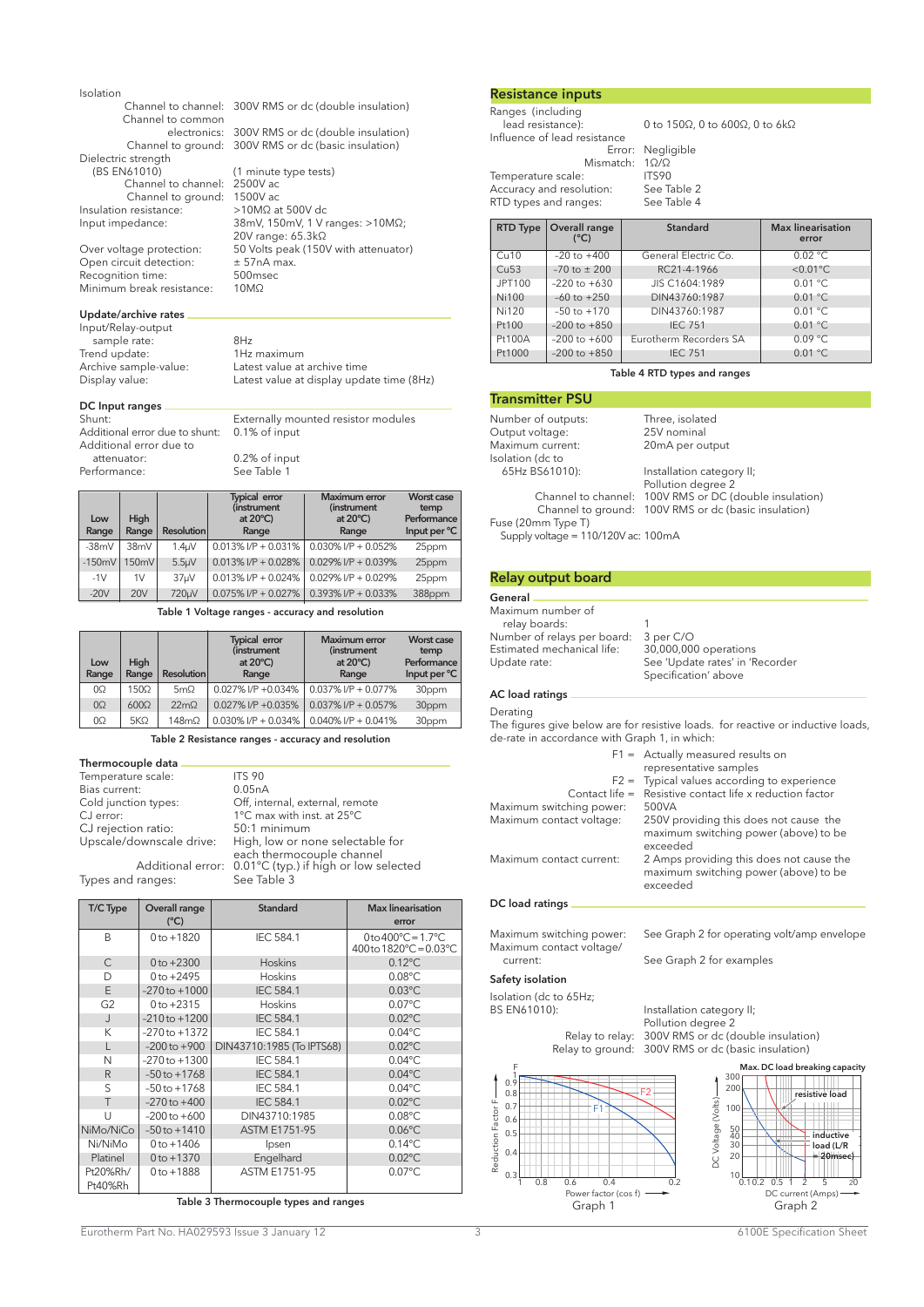#### Mechanical details





Relay

2 Option boards

1 2 3 4 5 6 7 8 9 10 11 12 13 14 15 16

nc c no nc c no nc c no nc c no nc c no nc c no

 $1$  2 3  $\rightarrow$  1 2 3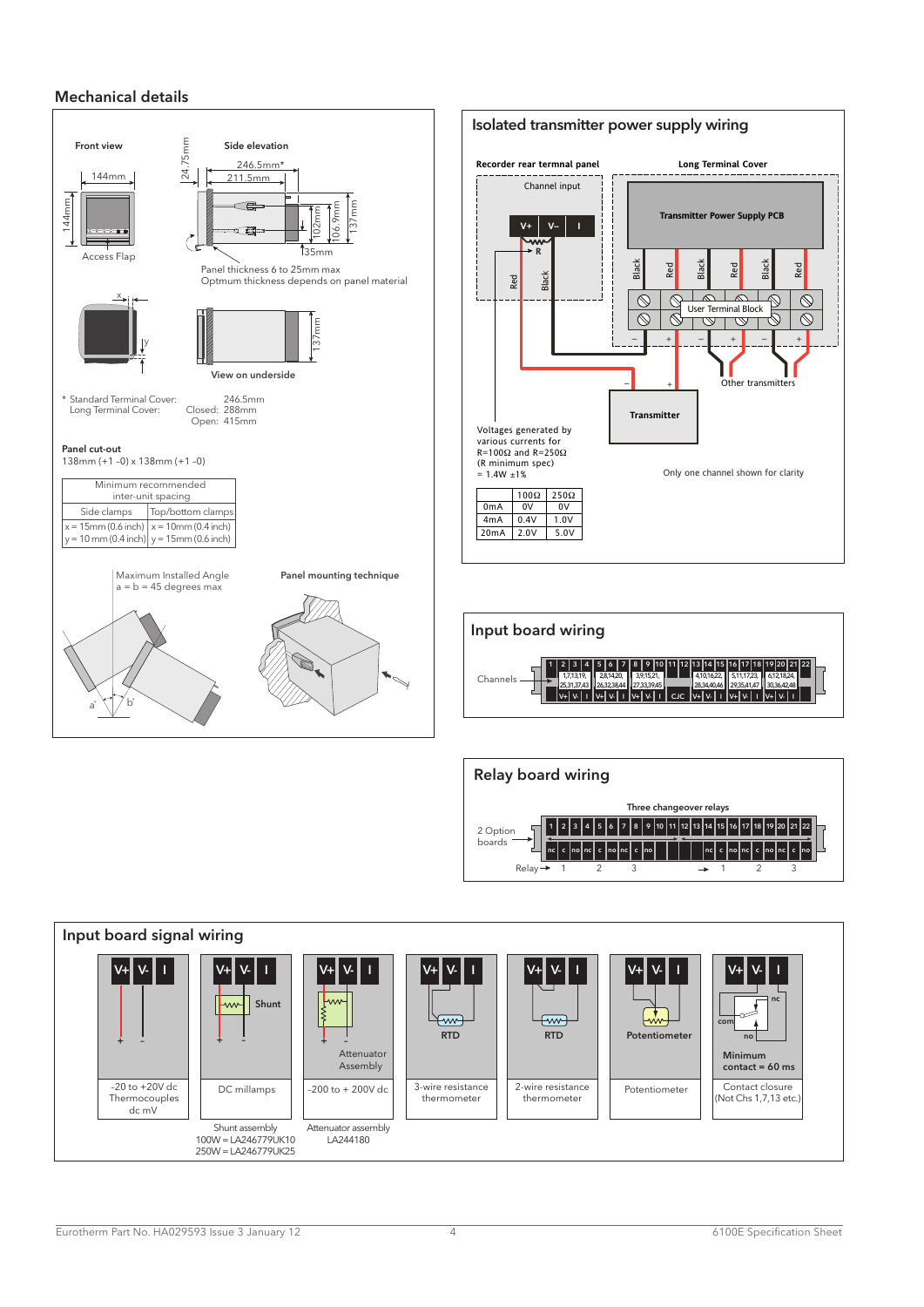#### Order codes

| 6100E                                               | 5<br>$\overline{2}$<br>3<br>4                                                                                                      | $\overline{7}$                                   | 8<br>9<br>10                                                  | 12<br>11                                                                        |
|-----------------------------------------------------|------------------------------------------------------------------------------------------------------------------------------------|--------------------------------------------------|---------------------------------------------------------------|---------------------------------------------------------------------------------|
| <b>Basic Product</b>                                |                                                                                                                                    | $\overline{7}$                                   | <b>Changeover Relays</b>                                      | <b>Standard Accessories</b>                                                     |
| 6100E                                               | Data Acquisition Unit                                                                                                              | 00                                               | None                                                          | Installation and safety data sheet                                              |
|                                                     |                                                                                                                                    | 03                                               | 3 (1 Option brd)                                              | Panel mounting clamps                                                           |
| <b>Number of Channels</b><br>1.                     |                                                                                                                                    |                                                  | <b>Quantity of Shunts</b>                                     | Panel seal<br>User manual - via internet                                        |
| <b>U03</b><br><b>U06</b>                            | 3 Input channels<br>6 Input channels                                                                                               | 8<br>00                                          | Qty of shunts                                                 | download from<br>www.eurotherm.com/6100E                                        |
| $\overline{2}$                                      | <b>Power Supply</b>                                                                                                                | 9                                                | <b>Shunt Value</b>                                            | <b>Optional Accessories</b>                                                     |
| VH                                                  | 90-264V ac 110-370V dc 45-65Hz                                                                                                     | <b>NOS</b><br>100                                | No shunts<br>100 ohm shunts                                   | Via internet download from<br>http://my.eurotherm.co.uk                         |
| 3                                                   | 24V Isolated Transmitter Power Supply                                                                                              | 250                                              | 250 ohm shunts                                                | 6000 Tools including Review Lite                                                |
| <b>NOITPS</b><br><b>115TPS</b><br><b>230TPS</b>     | None<br>110-120V 3 channel TPS<br>220-240V 3 channel TPS                                                                           | 10                                               | <b>Quantity of 100:1 Attenuators</b>                          | (history viewing software and C-<br>Edit (off line configuration<br>software).  |
|                                                     |                                                                                                                                    | 00                                               | Qty of attenuators                                            | Review Full - all the functionallity of<br>Review Lite plus ability to run as a |
| <b>Memory Card Size</b><br>4                        |                                                                                                                                    | <b>Warranty</b>                                  |                                                               | service spreadsheet mode and<br>auto archive the database.                      |
| <b>NOMC</b><br>512M<br>001G<br>002G<br>004G<br>008G | None<br>512 Mbyte card (CF)<br>1 Gbyte card (CF)<br>2 Gbyte card (CF)<br>4 Gbyte card (CF)<br>8 Gbyte card (CF)                    | 11<br><b>XXXXX</b><br>1WL005<br>12               | Standard<br>5 year<br><b>Maths, Totalisers &amp; Counters</b> |                                                                                 |
| 5 <sup>1</sup>                                      | <b>USB Memory Stick Size</b>                                                                                                       | MTC00<br>MTC12                                   | None<br>12 virtual channels                                   |                                                                                 |
| <b>NOMS</b><br>001GMS<br>002G<br>004G<br>008G       | None<br>1 Gbyte USB memory stick<br>2 Gbyte USB memory stick<br>4 Gbyte USB memory stick)<br>8 Gbyte USB memory stick              | 13<br><b>XXXXX</b>                               | <b>Custom Label</b><br>None                                   |                                                                                 |
| <b>Calibration Certificates</b><br>6                |                                                                                                                                    | <b>Special</b><br>14                             |                                                               |                                                                                 |
| <b>NOCAL</b><br><b>STCAL</b><br><b>CMCAL</b>        | None<br>Standard calibration certificate (all channels at 0-1V dc)<br>Custom calibration of each ch as specified on purchase order | <b>XXXXX</b><br><b>Bridge</b><br>15 <sup>1</sup> | None                                                          |                                                                                 |

**XXXXX None<br><b>BLITE L**ite<br>**BFULL F**ull